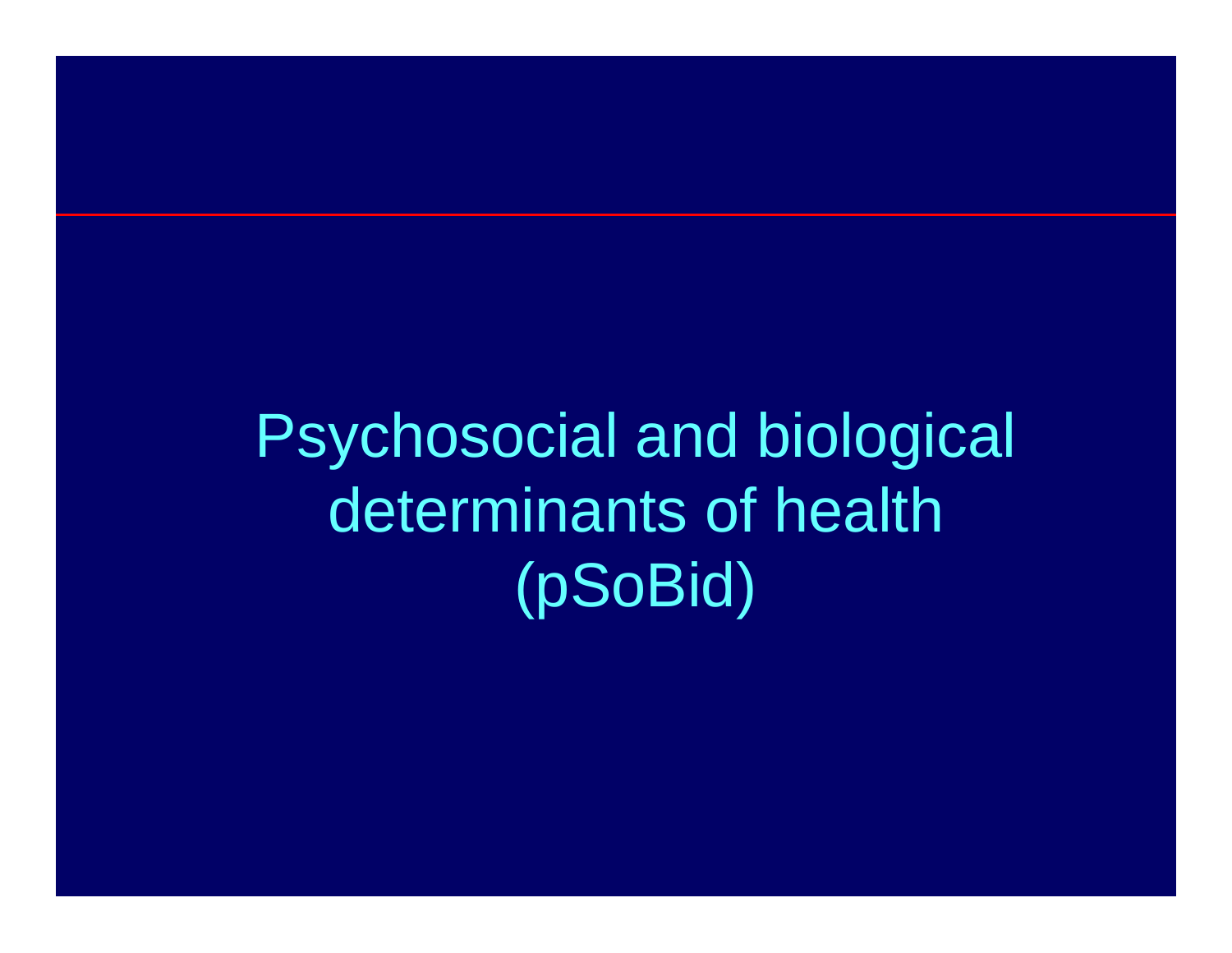## Social inequality and health

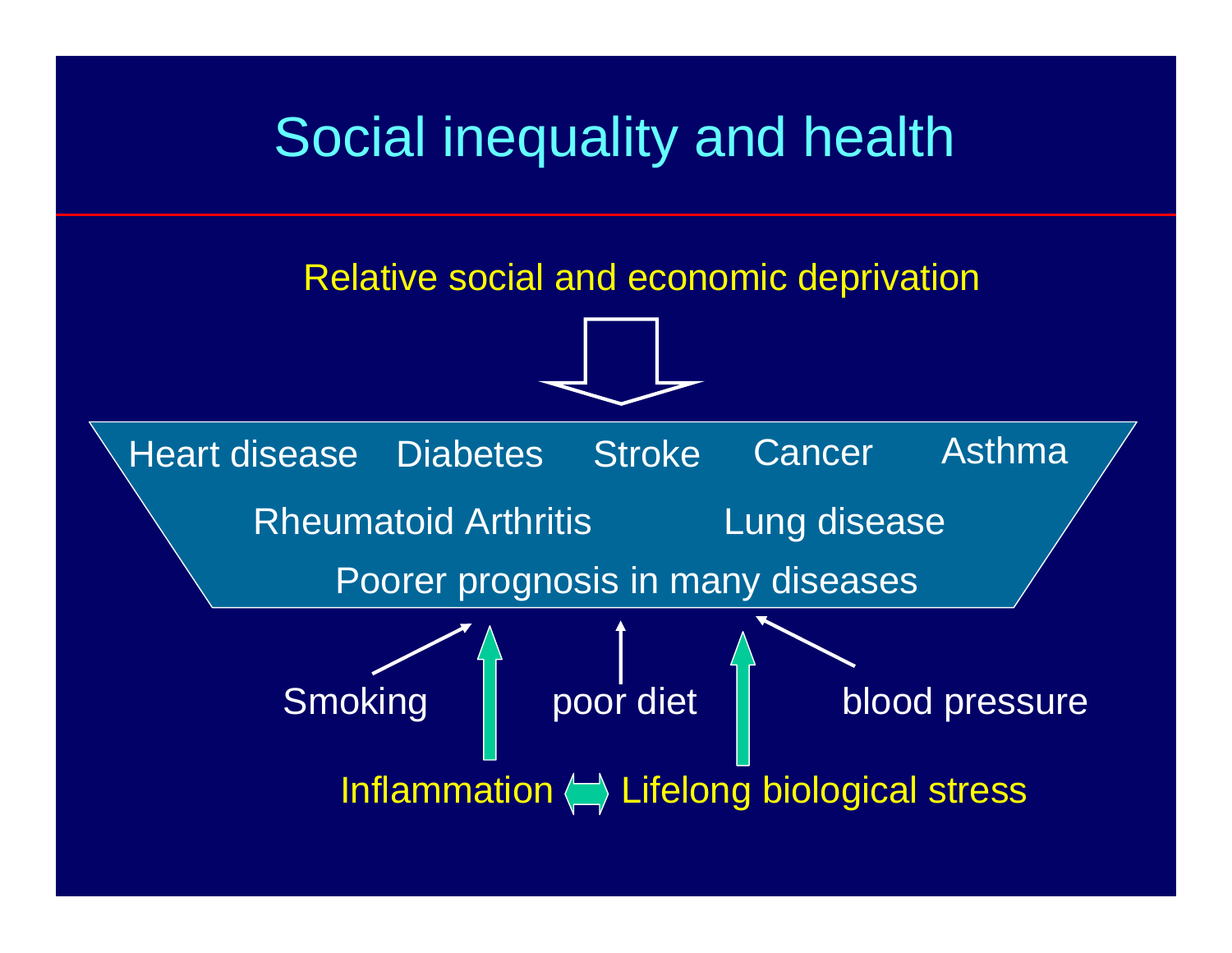## Diabetes and social inequality



#### Hanlon, Walsh, Whyte (2006) Let Glasgow Flourish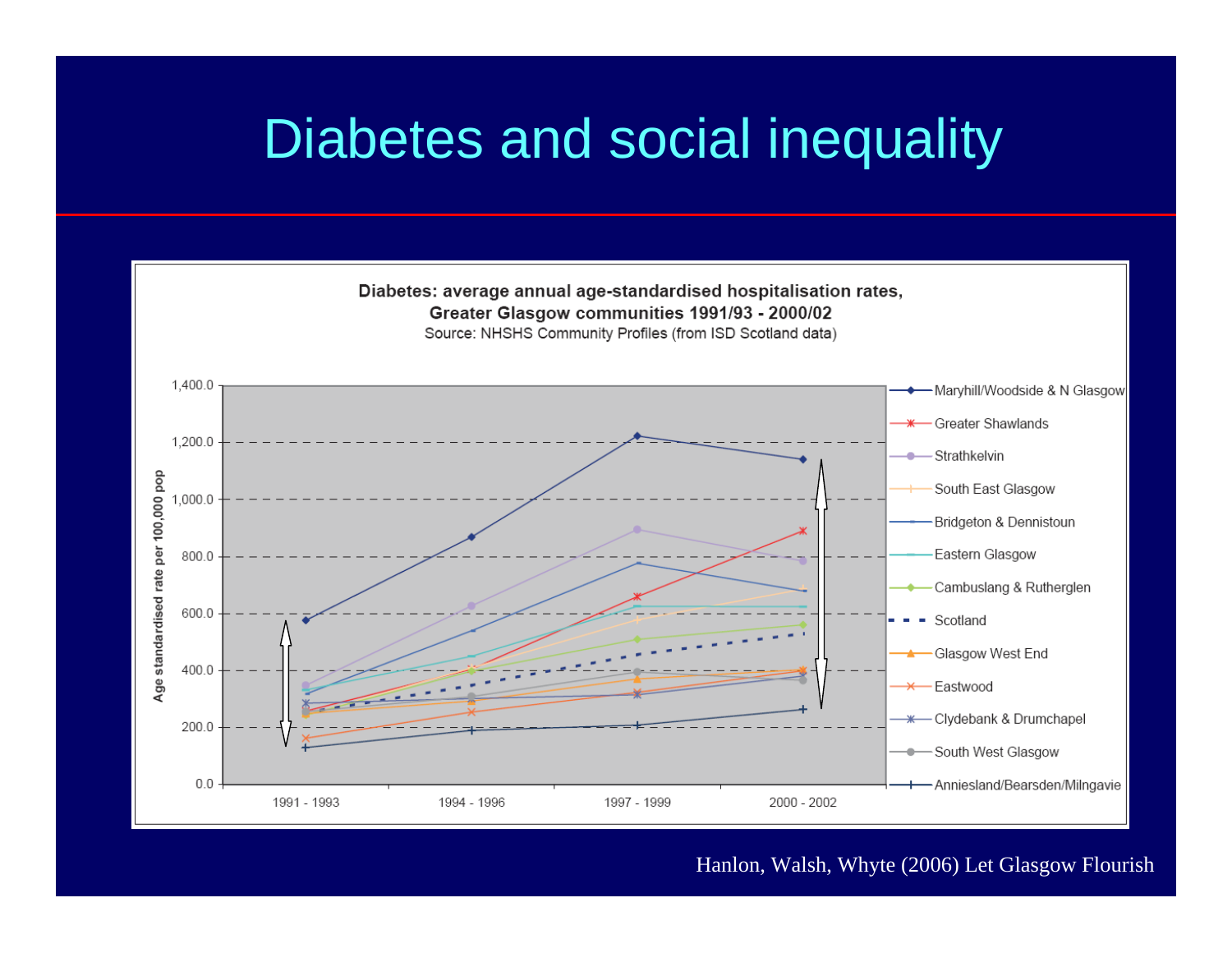## Innate immunity



Figure 8. Innate immunity and inflammation.

#### **Inflammation rheostat**

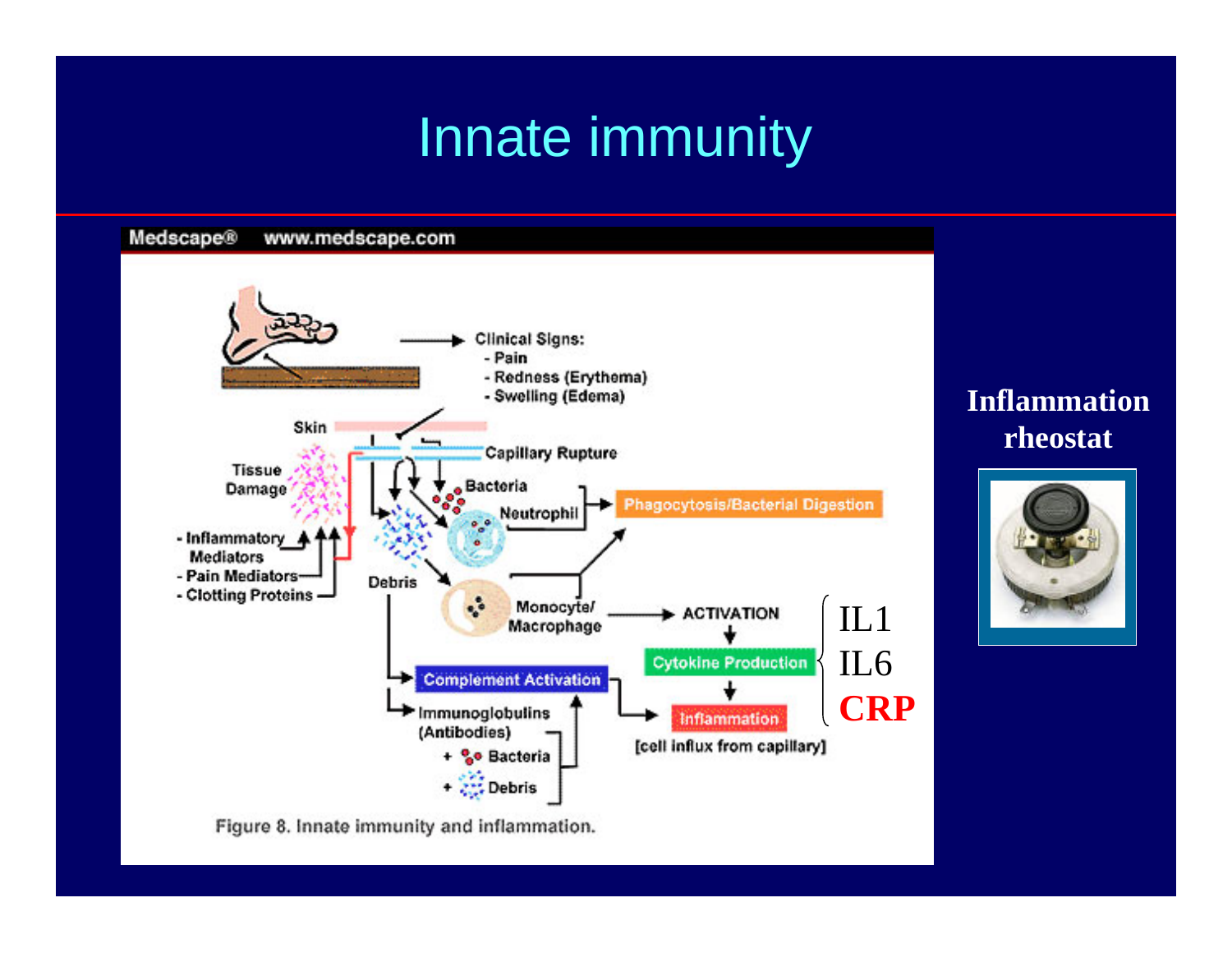### Inflammation and cumulative risk of type 2 diabetes in the West of Scotland



Freeman et al. Diabetes 2002,51;1596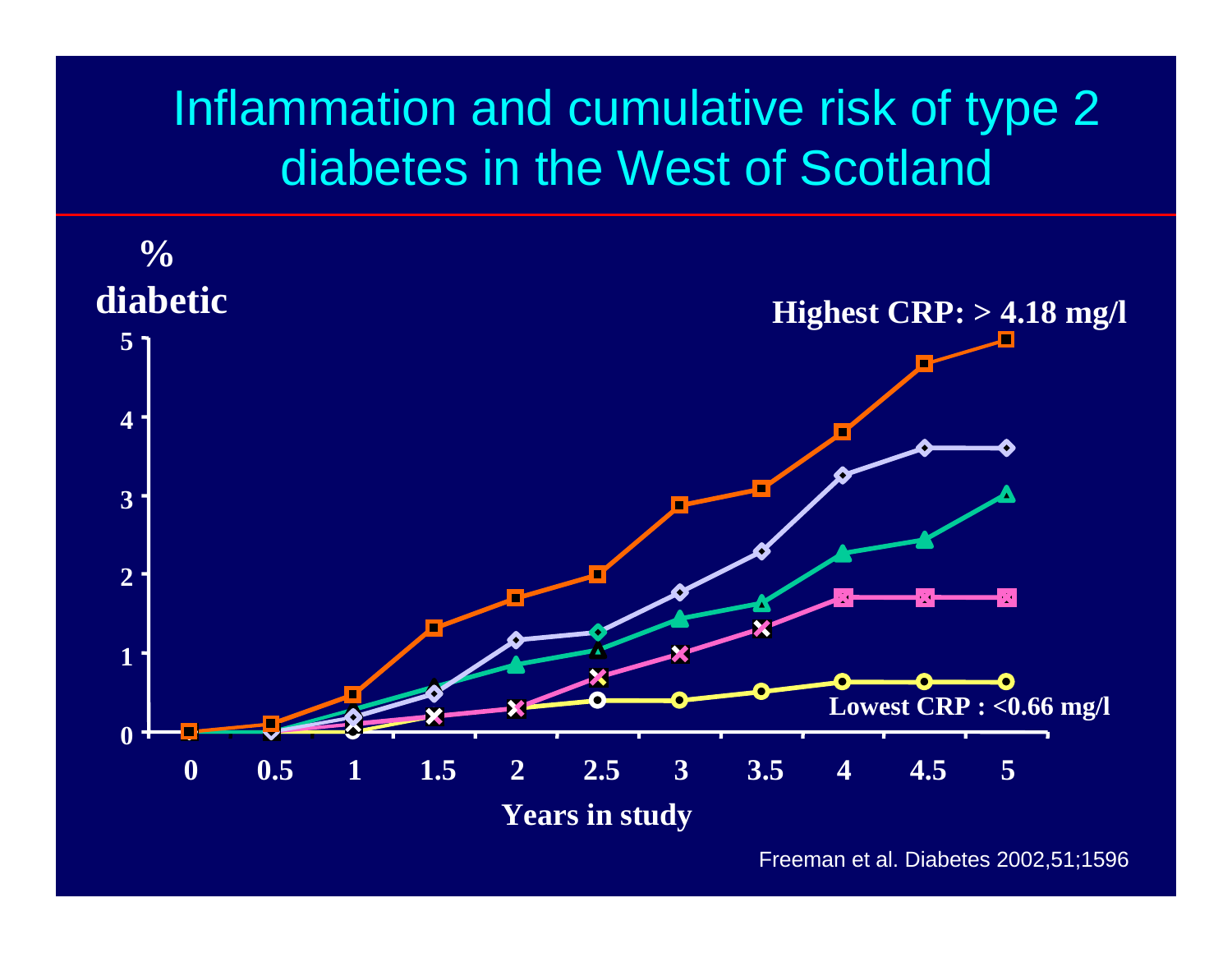## Inflammation and heart disease

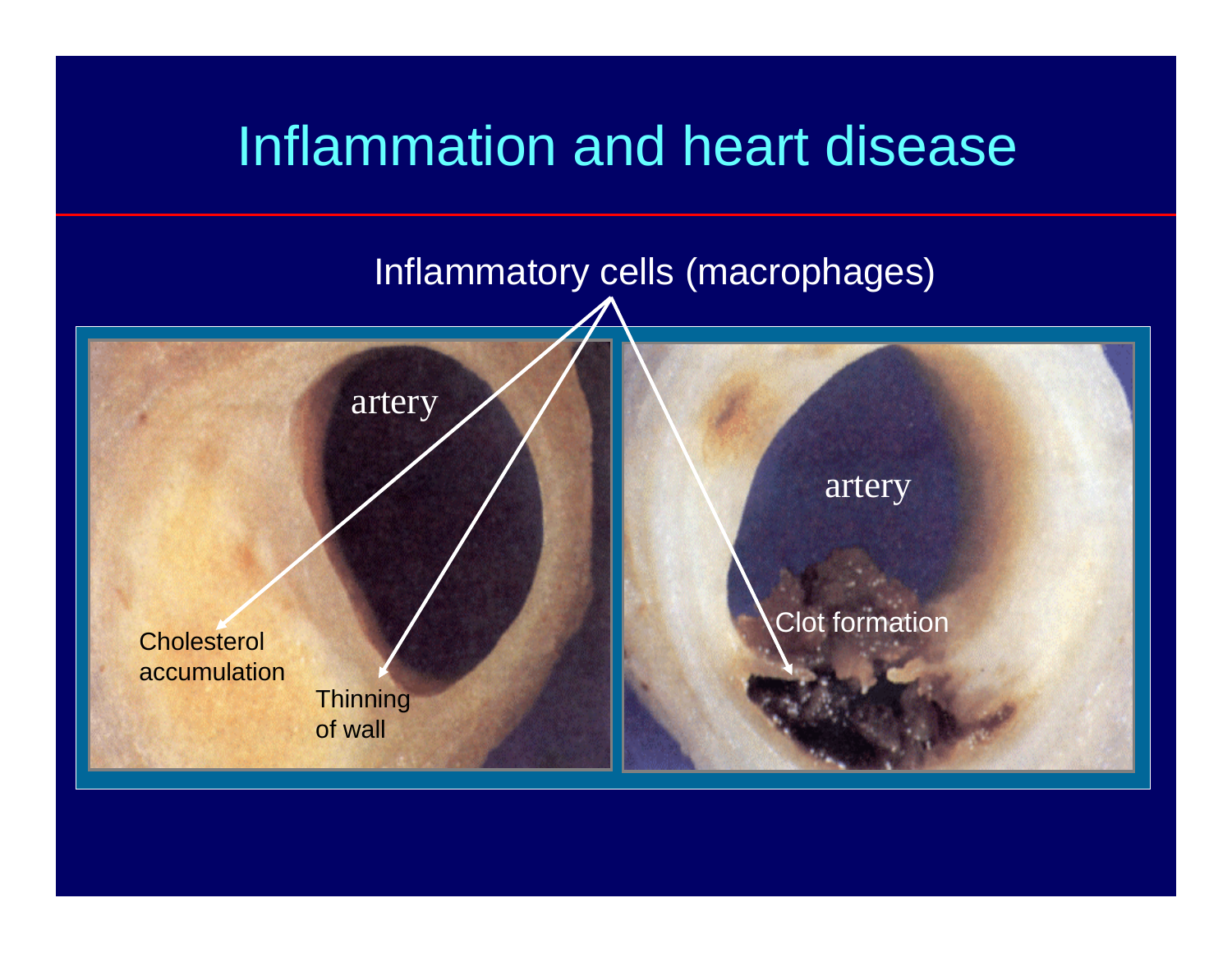## Ying and Yang of innate immunity trading survival against later chronic disease

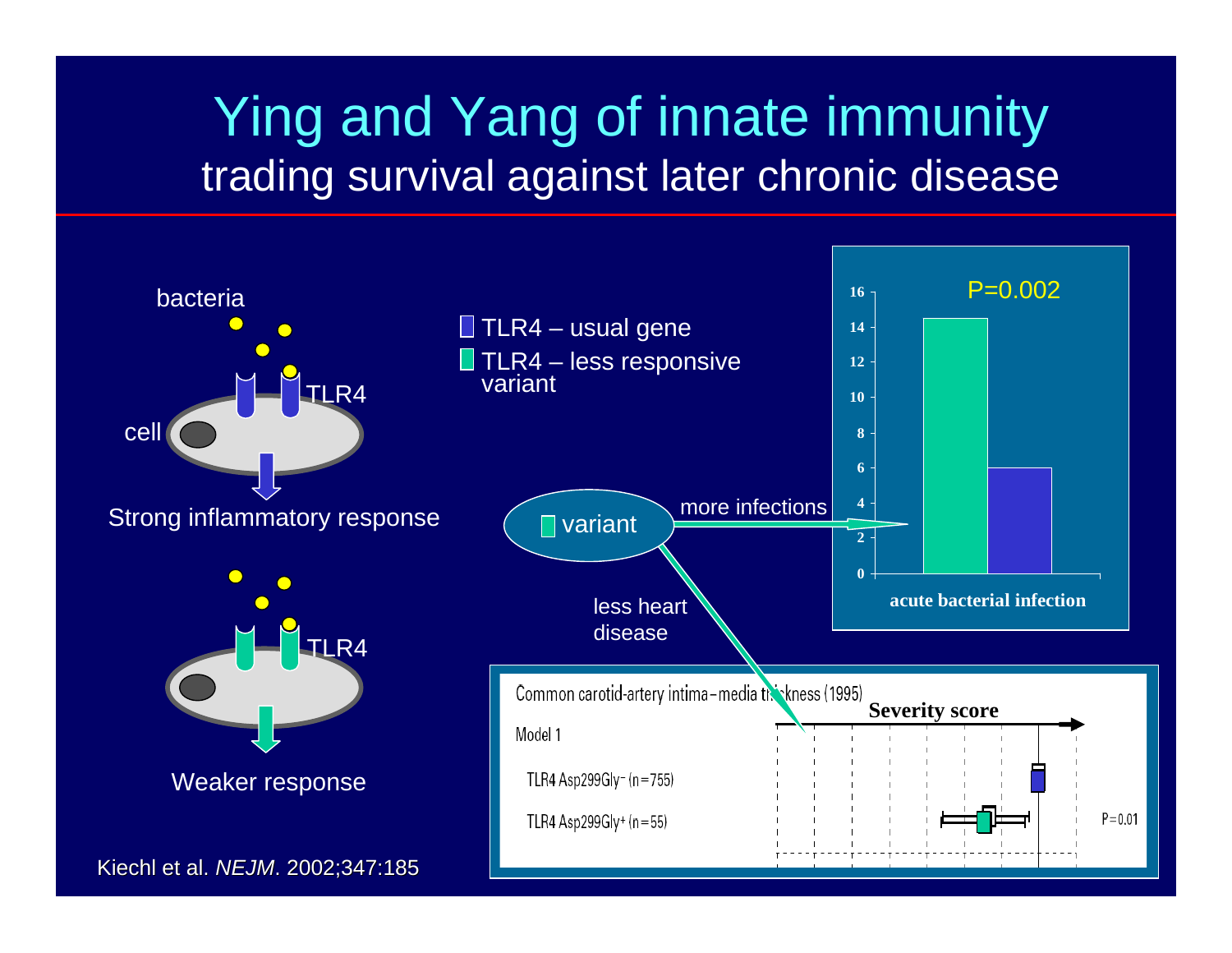## Environmental determinants of inflammatory status in WOSCOPS

| Depcat   |                | % smokers | Never-smokers | $CRP$ (median) mg/dl<br><b>Smokers</b> |
|----------|----------------|-----------|---------------|----------------------------------------|
| affluent |                | 36.8      | 0.71          | 1.42                                   |
|          | $\overline{2}$ | 35.9      | 1.00          | 2.34                                   |
|          | $\overline{3}$ | 39.1      | 1.11          | 2.25                                   |
|          | $\overline{4}$ | 44.1      | 1.21          | 2.44                                   |
|          | 5              | 46.6      | 1.13          | 2.53                                   |
|          | 6              | 49.3      | 1.25          | 3.07                                   |
| deprived |                | 55.5      | 1.48          | 3.29                                   |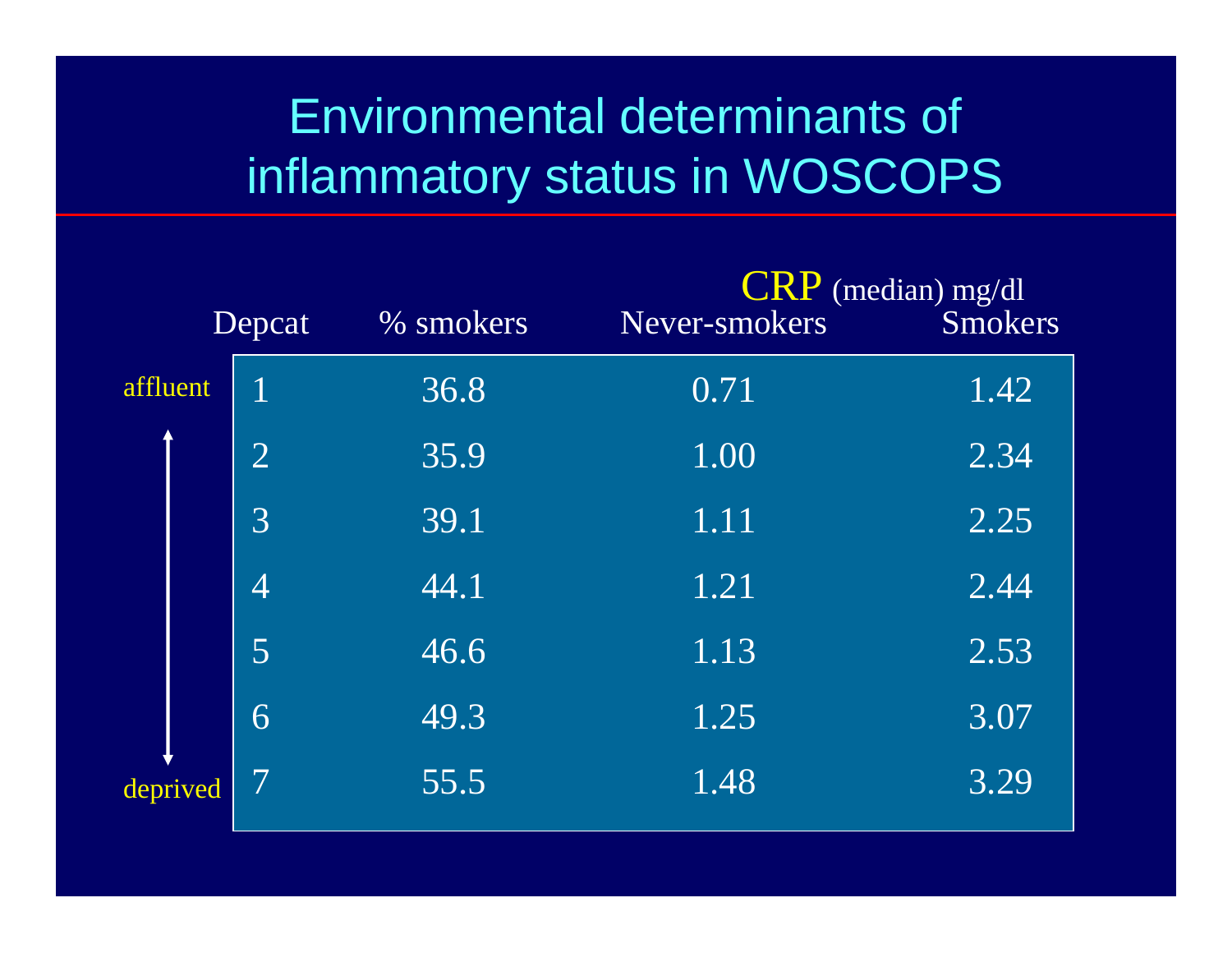# 'Stress'

Body's response via the innate immune system, neuroendocrine system (cortisol) to a external or internal stimulus. This response is biological (inflammation, oxidation, hormonal), mental and emotional (involves self).

'Stress' is universal and can be coped with if sporadic, but coping fails if chronic (allostasis)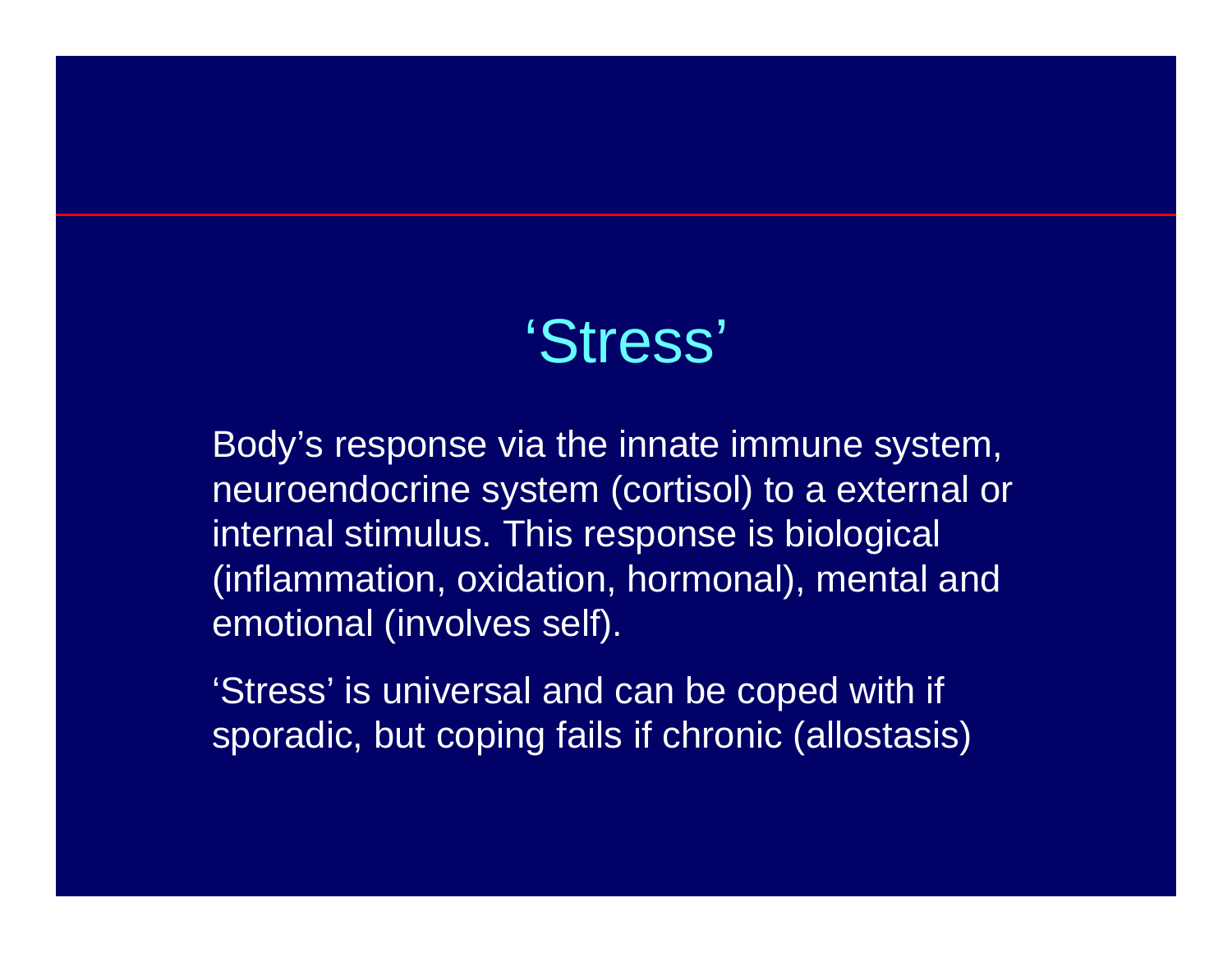## Biological response to 'stress'

#### Emotional stress

Effects of stress on telomere length in female long term carers





#### Biological stress

Bacterial toxin (LPS)



**Increased body weight (abdominal fat) Insulin resistanceEnhanced stress response**

> Epel et al. *PNAS* 2004;101:17312. Dahlgren et al. Am J Physiol 2001,281;E326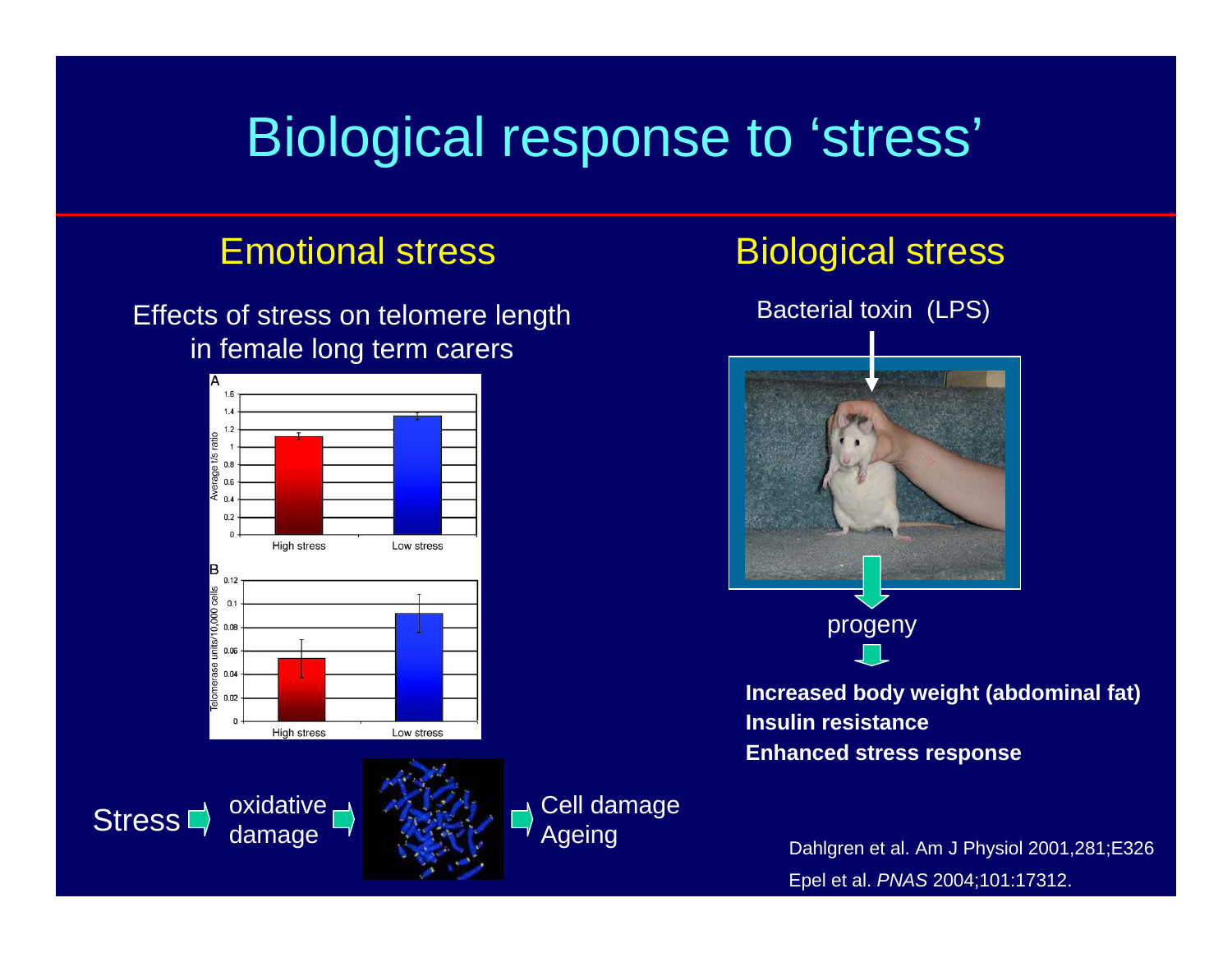

#### Research question

*How does deprivation and its associated emotional, biological and environmental stress affect mental and physical health ?*

#### **Hypothesis**

*Deprivation leads to lifelong 'stresses', chronic inflammation and changes in the neuroendocrine (stress response, coping) system – does this explain the wide range of morbidity? – is it reversible?*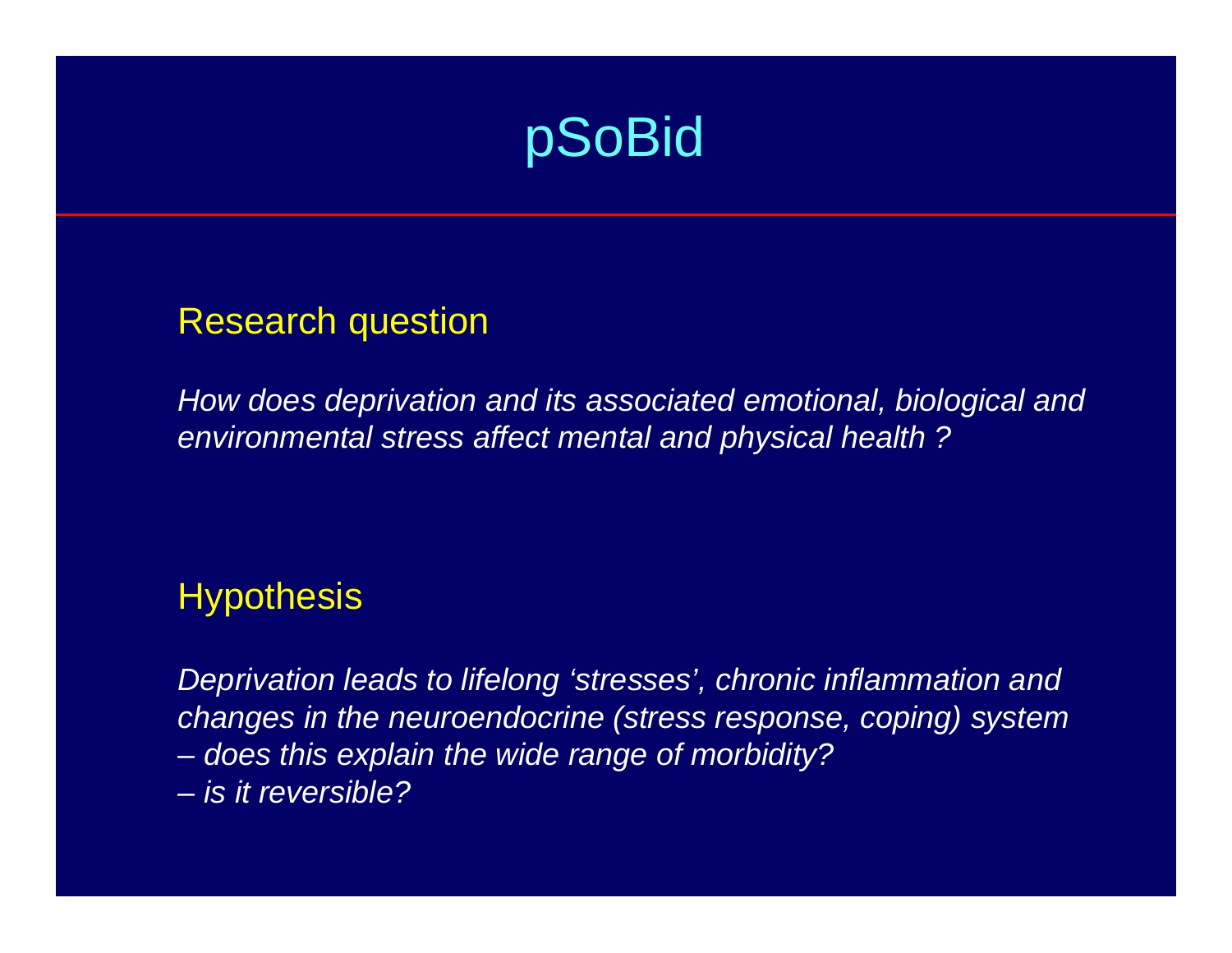## Inflammation, and lifelong biological and environmental stress

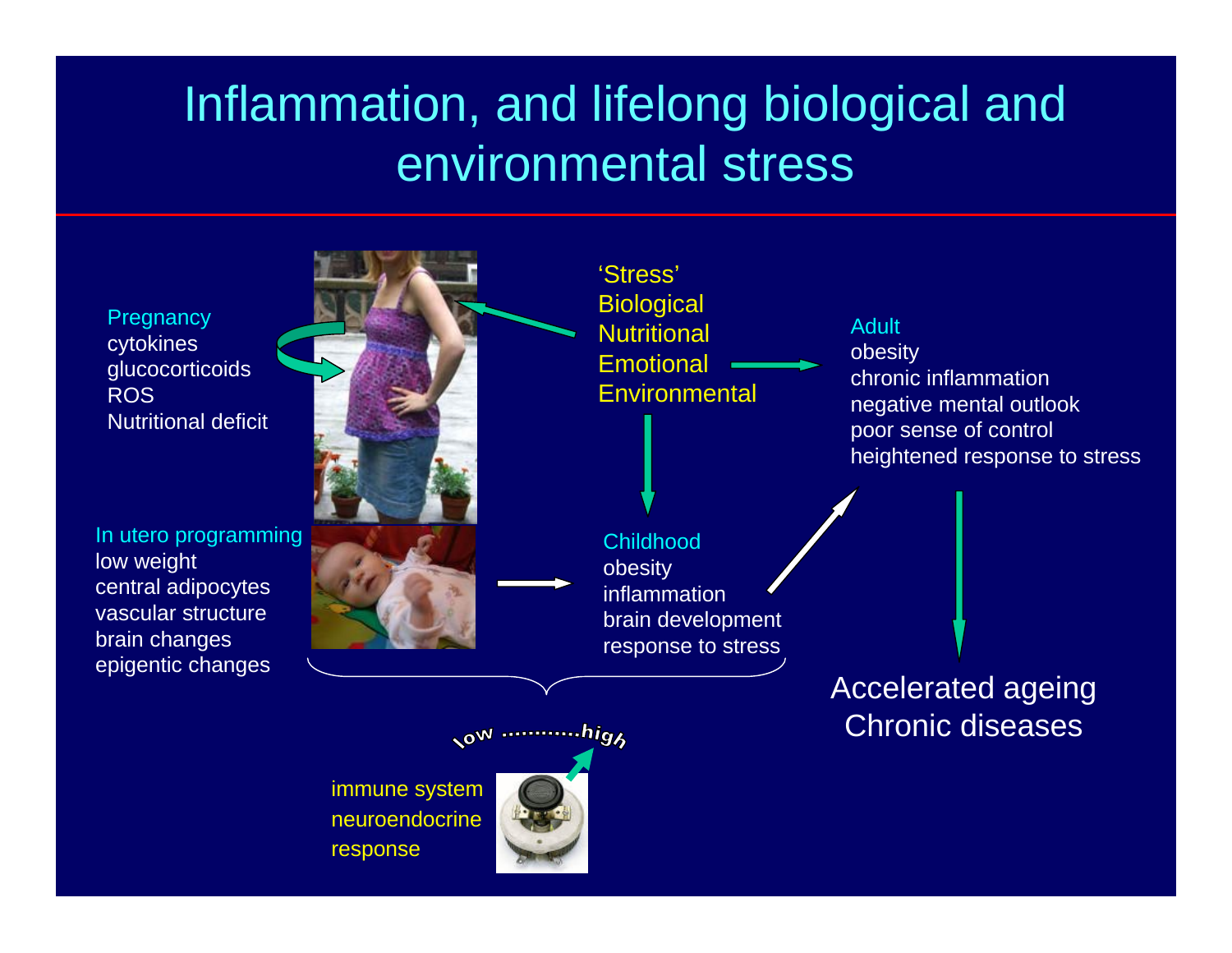### Psycho-social and biological determinants of ill-health in deprivation (pSoBid1)



**Hypothesis** 

Deprivation / adverse environment  $\implies$ 

Biological stress-inflammation, oxidation

CHD, diabetes, arthritis, negative mental outlook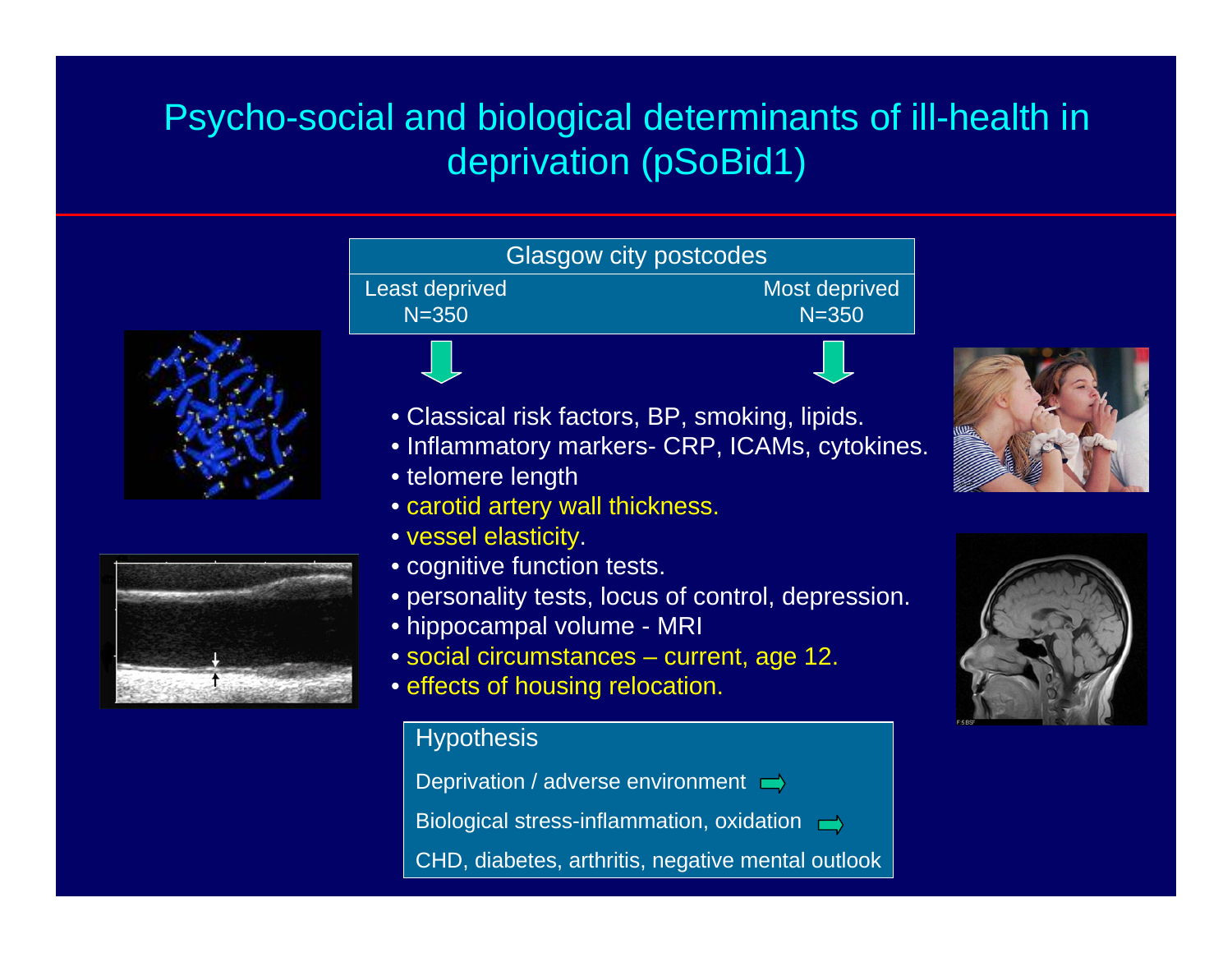## Implications for health improvement strategies

- • There is no simple fix for the ill-health associated with social inequality.
- $\bullet$  Classical public health messages are not likely to work as well as hoped – do not address causes, recipients not receptive.
- • Family and community based approaches may be fruitful in addition to individual appeals.
- $\bullet$  Address major risk factors – cholesterol (diet fat), smoking, blood pressure through lifestyle and drugs (minority).
- $\bullet$  Devise and implement programmes that reduce environmental, emotional and biological 'stress' across generations.
- $\bullet$  Partnership not preaching. Partner at community, family and individual levels.
- $\bullet$ Reduce 'stressors' and increase ability to cope.
- $\bullet$ Test interventions in controlled trials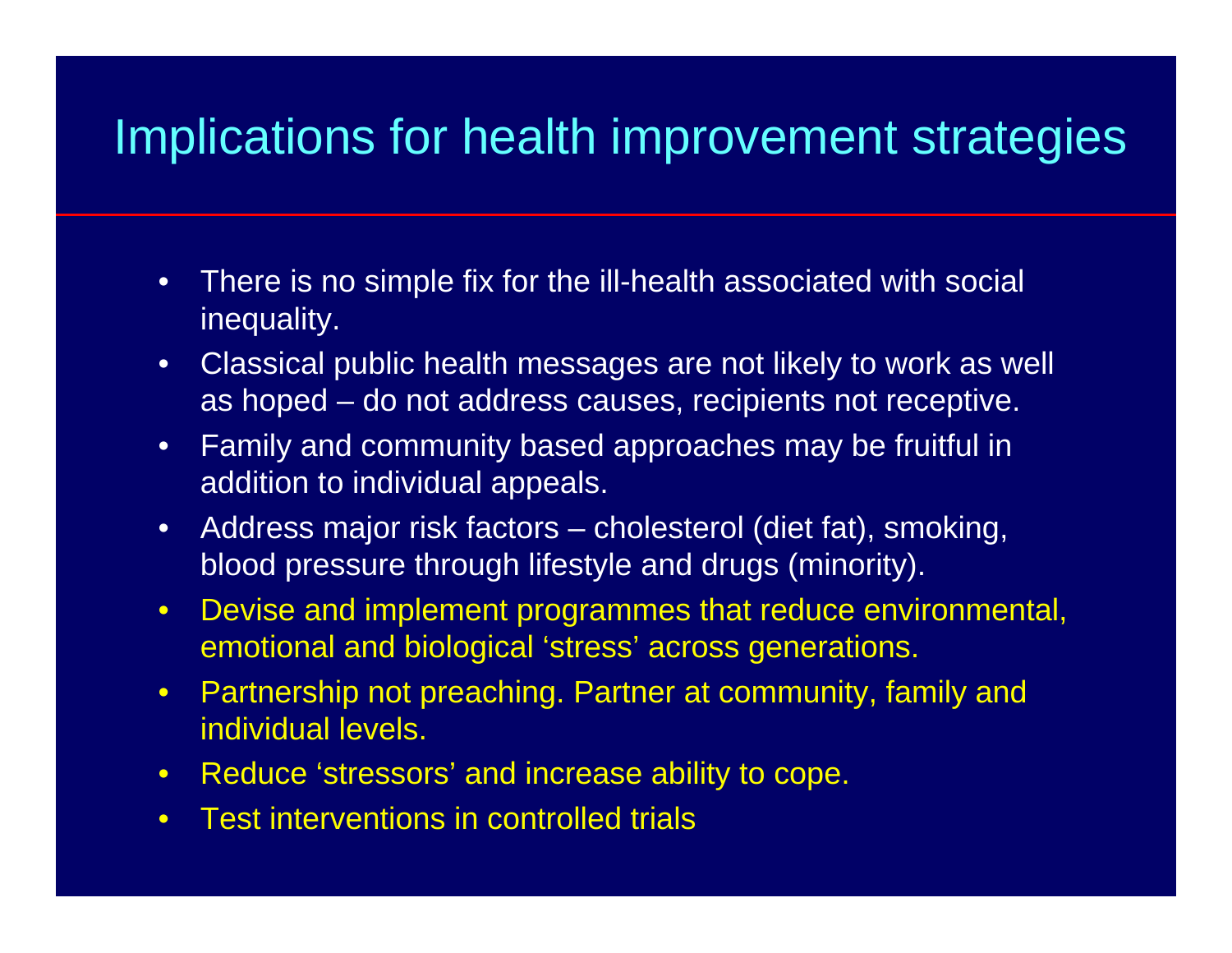## Reducing stressors and increasing coping



neuroendocrineresponse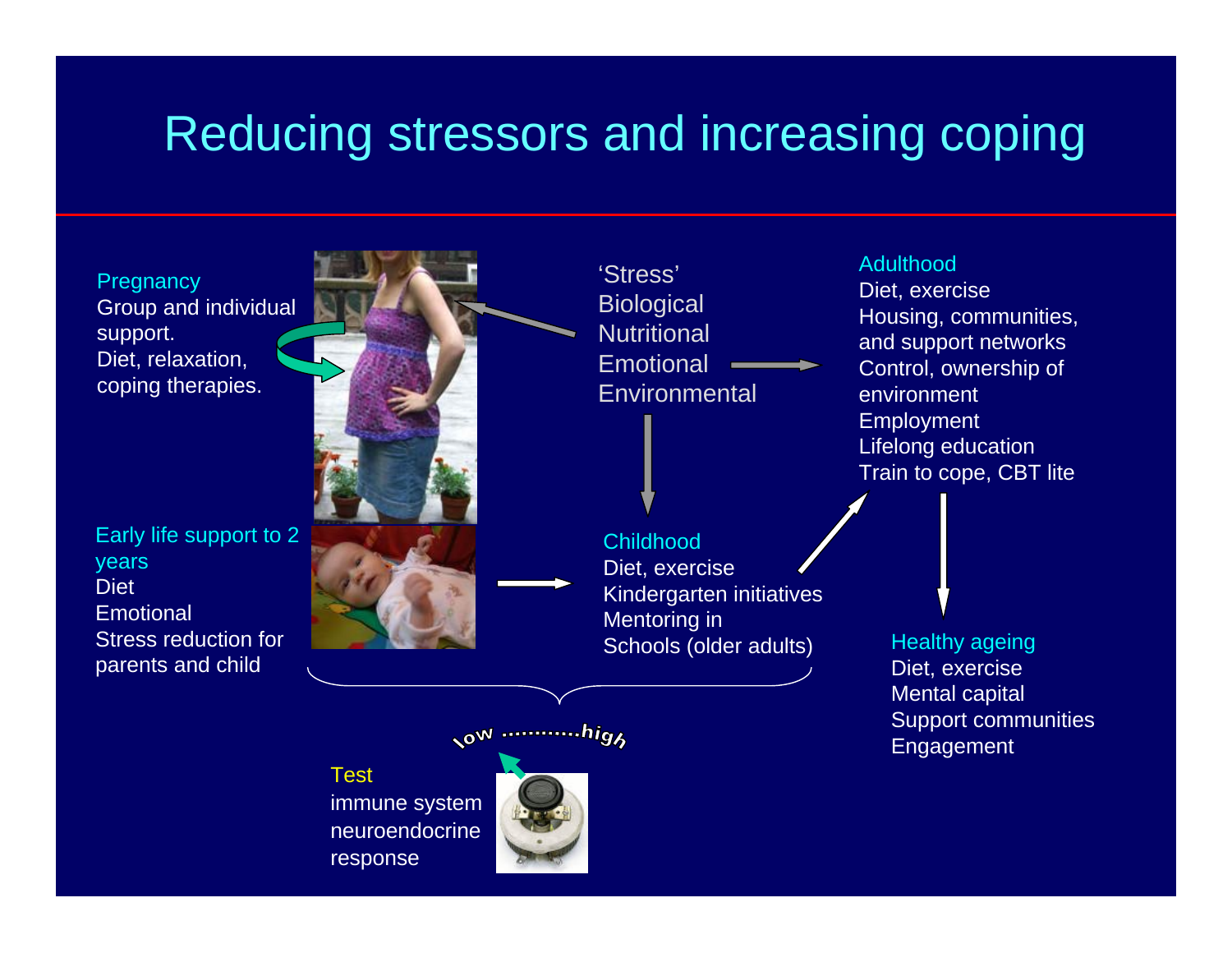## END SLIDE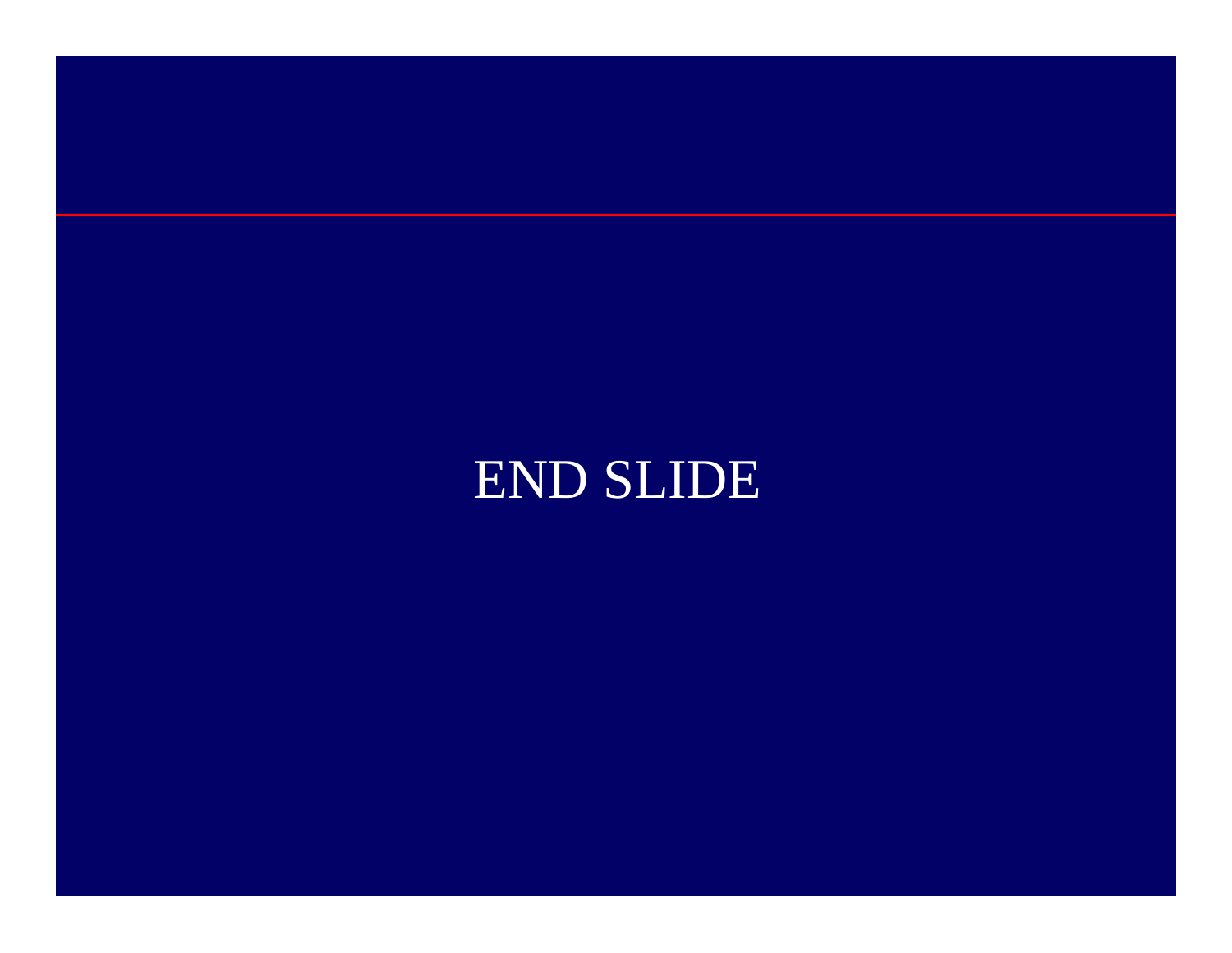## hs-CRP and Risk of Future MI in Apparently Healthy Men



Ridker. *N Engl J Med.* 1997;336:973–979.